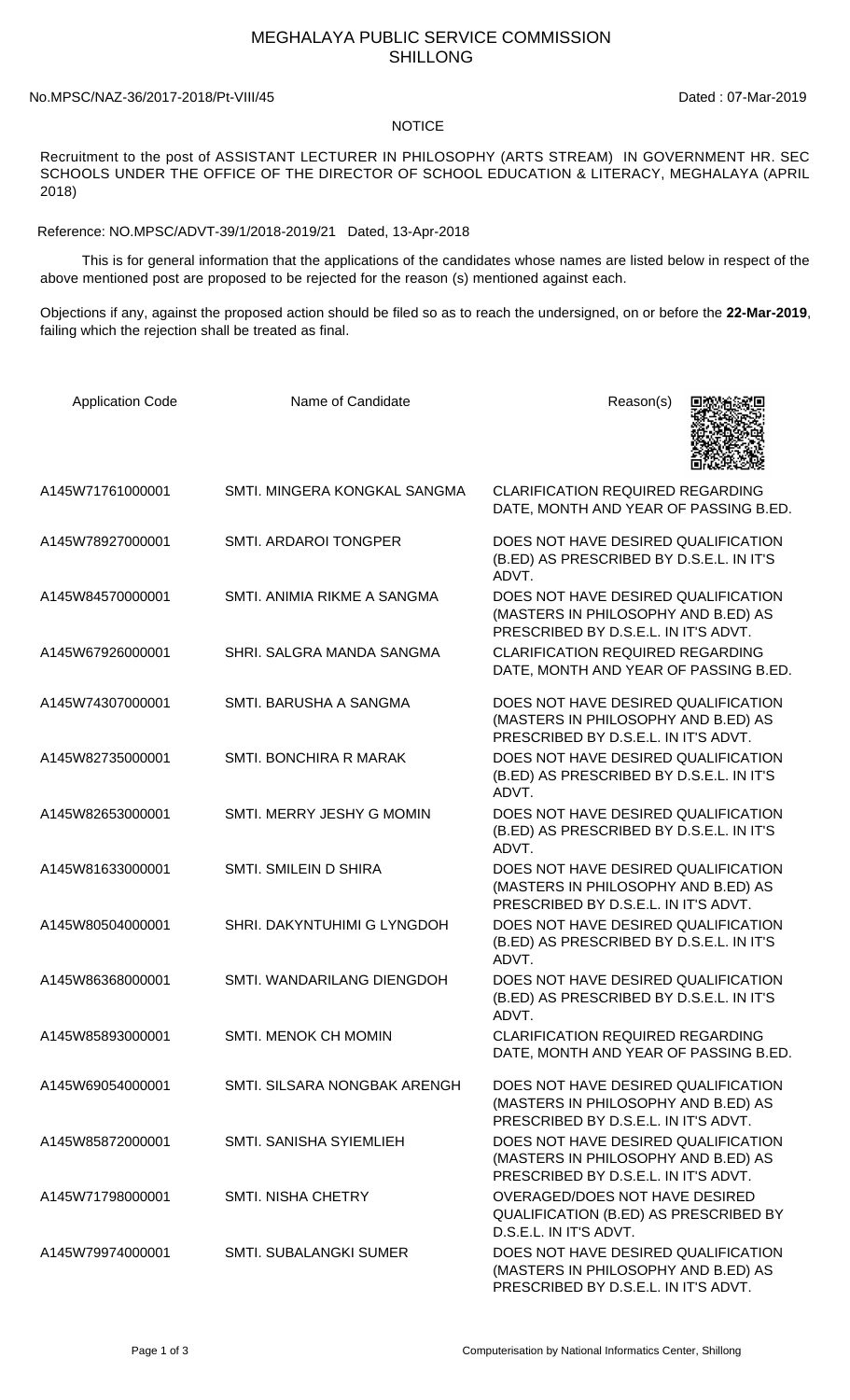| <b>Application Code</b> | Name of Candidate                          | Reason(s)                                                                                                          |
|-------------------------|--------------------------------------------|--------------------------------------------------------------------------------------------------------------------|
| A145W79930000001        | <b>SMTI. MEDAIAKI NONGTDU</b>              | DOES NOT HAVE DESIRED QUALIFICATION<br>(MASTERS IN PHILOSOPHY AND B.ED) AS<br>PRESCRIBED BY D.S.E.L. IN IT'S ADVT. |
| A145W79142000001        | SMTI. ABHINITA DIFUSA                      | DOES NOT HAVE DESIRED QUALIFICATION<br>(B.ED) AS PRESCRIBED BY D.S.E.L. IN IT'S<br>ADVT.                           |
| A145W68157000002        | SHRI. JEFFREY MITCHELL DKHAR               | DOES NOT HAVE DESIRED QUALIFICATION<br>(B.ED) AS PRESCRIBED BY D.S.E.L. IN IT'S<br>ADVT.                           |
| A145W49518000002        | SMTI. MIRANDA R MARAK                      | DOES NOT HAVE DESIRED QUALIFICATION<br>(B.ED) AS PRESCRIBED BY D.S.E.L. IN IT'S<br>ADVT.                           |
| A145W56787000002        | SMTI. HIPOR KANI DKHAR                     | DOES NOT HAVE DESIRED QUALIFICATION<br>(B.ED) AS PRESCRIBED BY D.S.E.L. IN IT'S<br>ADVT.                           |
| A145W66144000002        | SMTI. MEGHALEE D SHIRA                     | DOES NOT HAVE DESIRED QUALIFICATION<br>(B.ED) AS PRESCRIBED BY D.S.E.L. IN IT'S<br>ADVT.                           |
| A145W67835000002        | SHRI. SNGAPHUNLANG<br><b>KHARLYNGDOH</b>   | DOES NOT HAVE DESIRED QUALIFICATION<br>(B.ED) AS PRESCRIBED BY D.S.E.L. IN IT'S<br>ADVT.                           |
| A145W73244000003        | SMTI. STEFFANIE MARBANIANG                 | DOES NOT HAVE DESIRED QUALIFICATION<br>(B.ED) AS PRESCRIBED BY D.S.E.L. IN IT'S<br>ADVT.                           |
| A145W49344000003        | <b>SMTI. SCOTLIND CH MARAK</b>             | DOES NOT HAVE DESIRED QUALIFICATION<br>(MASTERS IN PHILOSOPHY) AS PRESCRIBED<br>BY D.S.E.L. IN IT'S ADVT.          |
| A145W49408000003        | SMTI. TENNINRED TENGSILCHI<br>RANGSA MARAK | DOES NOT HAVE DESIRED QUALIFICATION<br>(B.ED) AS PRESCRIBED BY D.S.E.L. IN IT'S<br>ADVT.                           |
| A145W52700000003        | SHRI. ANASENG S MARAK                      | DOES NOT HAVE DESIRED QUALIFICATION<br>(B.ED) AS PRESCRIBED BY D.S.E.L. IN IT'S<br>ADVT.                           |
| A145W73195000003        | <b>SMTI. LASITHA N MARAK</b>               | <b>CLARIFICATION REQUIRED REGARDING</b><br>DATE, MONTH AND YEAR OF PASSING B.ED.                                   |
| A145W79463000003        | SMTI. IBASUKJANAI SOHTUN                   | <b>OVERAGED</b>                                                                                                    |
| A145W82617000003        | <b>SMTI. MENUKA B MARAK</b>                | DOES NOT HAVE DESIRED QUALIFICATION<br>(B.ED) AS PRESCRIBED BY D.S.E.L. IN IT'S<br>ADVT.                           |
| A145W75581000005        | <b>SMTI. IDAHUN BAREH</b>                  | OVERAGED/DOES NOT HAVE DESIRED<br>QUALIFICATION (B.ED) AS PRESCRIBED BY<br>D.S.E.L. IN IT'S ADVT.                  |
| A145W65409000005        | SMTI. MEBA AIDASHISHA LYNGDOH              | DOES NOT HAVE DESIRED QUALIFICATION<br>(B.ED) AS PRESCRIBED BY D.S.E.L. IN IT'S<br>ADVT.                           |
| A145W83687000007        | SMTI. LAWANPLI SNAITANG                    | <b>CLARIFICATION REQUIRED REGARDING</b><br>DATE, MONTH AND YEAR OF PASSING B.ED.                                   |
| A145W68641000007        | <b>SMTI. MONIMA BARO</b>                   | DOES NOT HAVE DESIRED QUALIFICATION<br>(B.ED) AS PRESCRIBED BY D.S.E.L. IN IT'S<br>ADVT.                           |
| A145W70846000007        | <b>SMTI. RANI BASUMATARY</b>               | <b>CLARIFICATION REQUIRED REGARDING</b><br>DATE, MONTH AND YEAR OF PASSING B.ED.                                   |
| A145W16472000008        | SMTI. TENY TREYCILLITH CH MARAK            | DOES NOT HAVE DESIRED QUALIFICATION<br>(MASTERS IN PHILOSOPHY AND B.ED) AS<br>PRESCRIBED BY D.S.E.L. IN IT'S ADVT. |
| A145W36570000008        | SHRI. MINOT BANJOP RYNGA                   | DOES NOT HAVE DESIRED QUALIFICATION<br>(B.ED) AS PRESCRIBED BY D.S.E.L. IN IT'S<br>ADVT.                           |
| A145W36066000008        | SMTI. RANJITHA S MARAK                     | DOES NOT HAVE DESIRED QUALIFICATION<br>(B.ED) AS PRESCRIBED BY D.S.E.L. IN IT'S                                    |

ADVT.